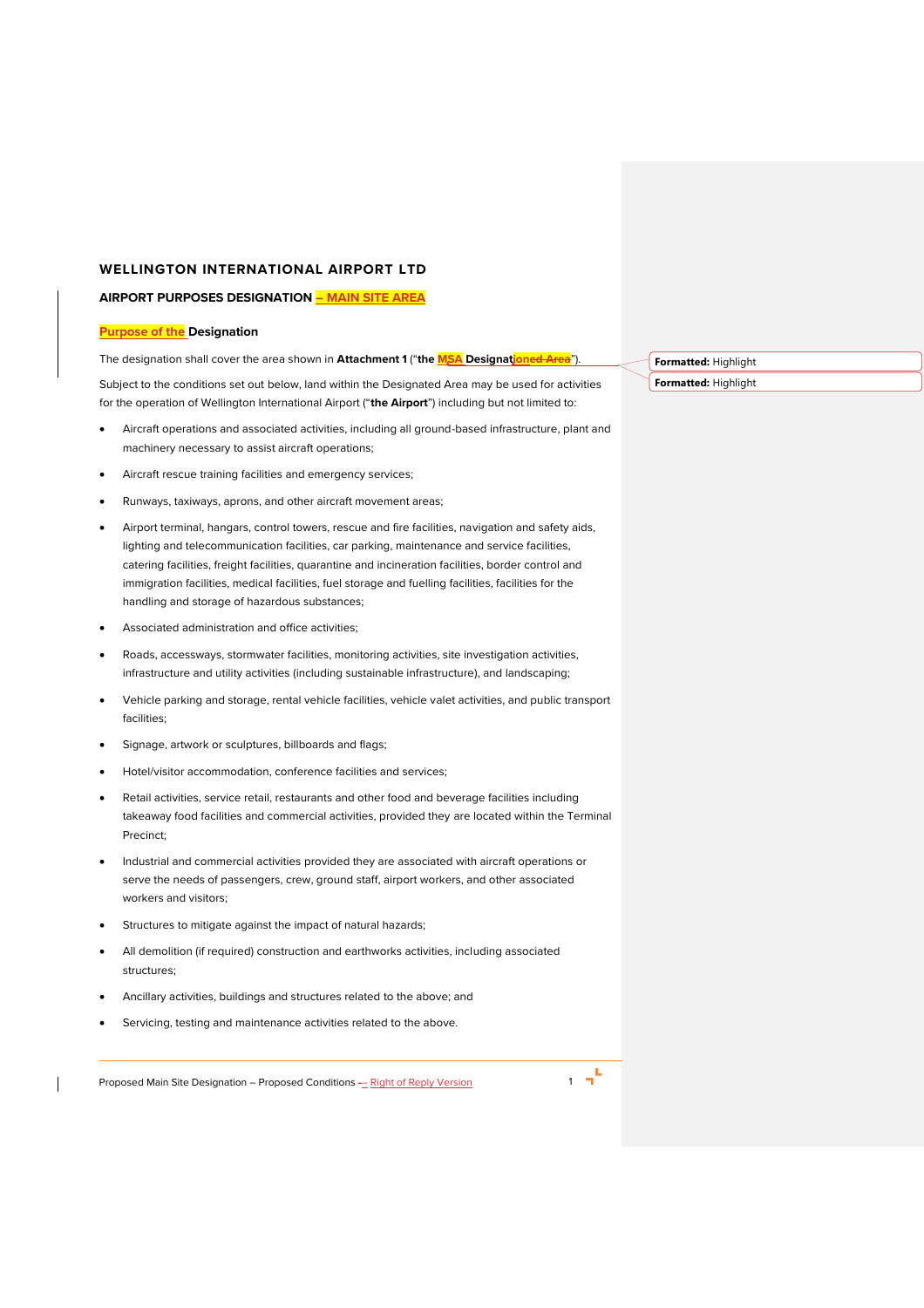# Note: for the avoidance of doubt any third party owned outdoor signage is outside the purpose of

# the Designation.

Airport Precinct Development Areas ("Precincts")-**and the Hillock (south end of Terminal** Precinct)are shown in **Attachment 2**.

# **Glossary:**

# **Aircraft Operations**

Means the engine runup, taxiing, take-off or landing at the Airport of an aircraft, and "operate" has a corresponding meaning.

# **Conditions**

<span id="page-1-0"></span>1. An outline plan in accordance with section 176A(1) of the Resource Management Act 1991 ("RMA") shall be required for the following **project or work**.

| Reference | <b>Precinct / Location</b>                                                                                                           |  |  |  |
|-----------|--------------------------------------------------------------------------------------------------------------------------------------|--|--|--|
| А         | Rongotal Ridge Precinct and Hillock (south end of Terminal Precinct)                                                                 |  |  |  |
|           | <b>Work and Limits</b>                                                                                                               |  |  |  |
|           | Any earthworks where:                                                                                                                |  |  |  |
|           | The existing ground level will be altered by more than 2.5 metres measured<br>i.<br>vertically; and                                  |  |  |  |
|           | ii.<br>The total area of ground surface disturbance will exceed 250m <sup>2</sup> ; and                                              |  |  |  |
|           | iii.<br>The earthworks will be undertaken on slopes of more than 34°.                                                                |  |  |  |
| R         | <b>Terminal Precinct</b>                                                                                                             |  |  |  |
|           | <b>Work and Limits</b>                                                                                                               |  |  |  |
|           | Buildings or structures that exceed 1,500 $m2$ in gross floor area or buildings<br>proposed within 20m of an external site boundary. |  |  |  |
| C         | All Precincts with the exception of the Terminal Precinct                                                                            |  |  |  |
|           | Work and Limits                                                                                                                      |  |  |  |
|           | Buildings or structures that exceed a height limit of 12m above existing ground level;<br>except that:                               |  |  |  |
|           | Buildings or structures used for hangars shall not exceed a height limit of 15m; and                                                 |  |  |  |

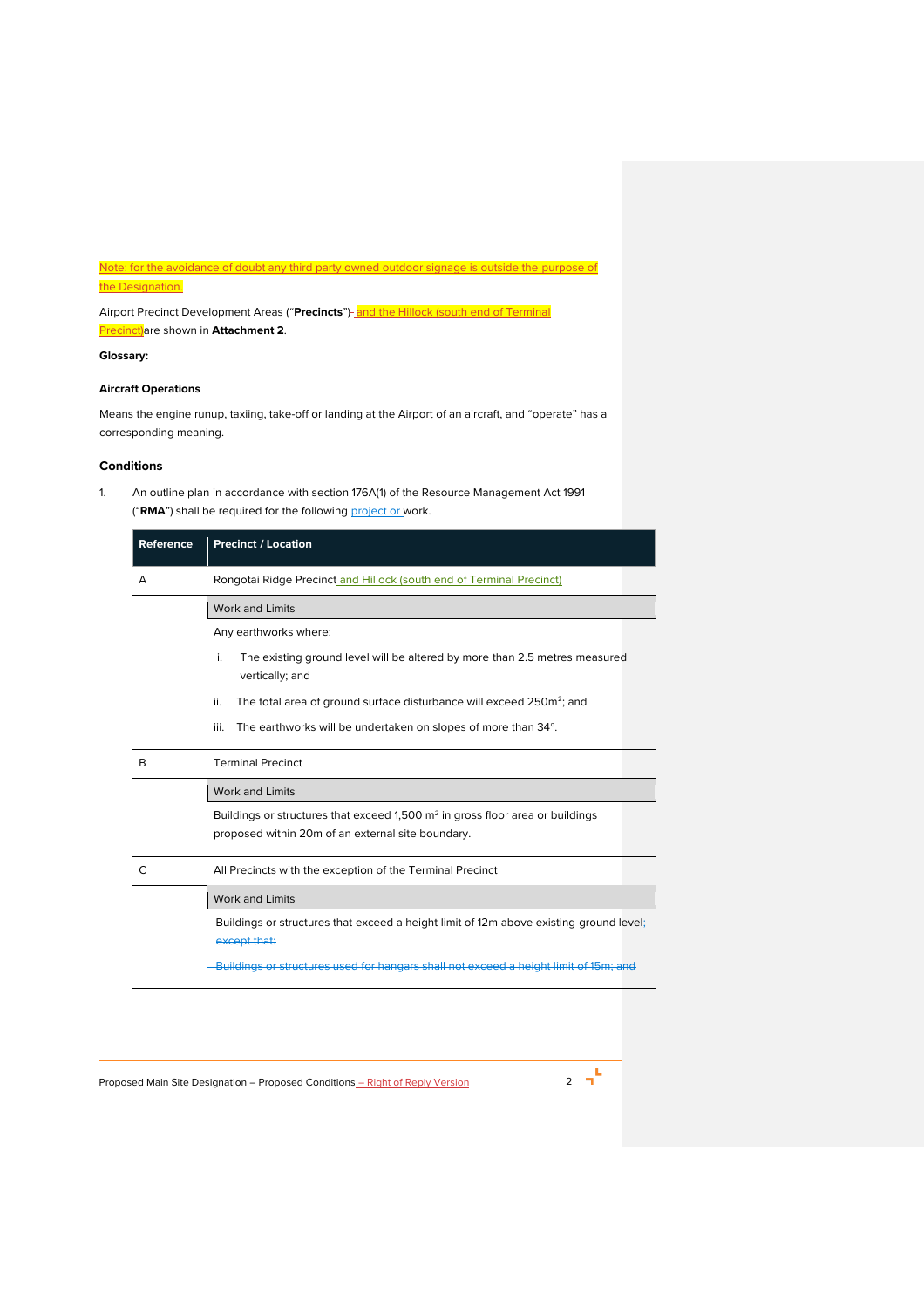|   | Buildings or structures within 5m of any adjoining Residential zone shall not exceed<br>a height limit of 3m.                                                                                                                                       |
|---|-----------------------------------------------------------------------------------------------------------------------------------------------------------------------------------------------------------------------------------------------------|
| D | Terminal Precinct Signage                                                                                                                                                                                                                           |
|   | <b>Work and Limits</b>                                                                                                                                                                                                                              |
|   | The following provisions relate to signs erected for the purposes of the                                                                                                                                                                            |
|   | requiring authority. Any third party signage is subject to applicable rules in                                                                                                                                                                      |
|   | the district plan and may require resource consent.                                                                                                                                                                                                 |
|   | Any sign located on a building that exceeds the following criteria or limits:<br>i.                                                                                                                                                                 |
|   | The sign shall be affixed to the underneath of a verandah and shall<br>a.<br>provide at least 2.5 metres clearance directly above the footpath or<br>ground level; and                                                                              |
|   | b.<br>Any sign shall be displayed only on plain wall surfaces; and                                                                                                                                                                                  |
|   | Any sign shall not obscure windows or architectural features; and<br>C.                                                                                                                                                                             |
|   | d.<br>Any sign shall not project above the parapet level, or the highest part of<br>that part of the building/structure to which it is attached (including above<br>verandah). This part of the condition does not apply to temporary signs;<br>and |
|   | Any sign located on a building in excess of 12 metres in height above<br>е.<br>ground shall bear only the name and/or logo of the building owner or<br>occupier, or the building on which the sign is located; and                                  |
|   | f.<br>Any sign located on a building in excess of 12 metres in height above<br>ground level shall not flash; and                                                                                                                                    |
|   | Any illuminated sign (excluding signs below verandah level) within 50 metres<br>ii.<br>and visible from any Residential zone shall not flash; and                                                                                                   |
|   | Any free-standing sign or sign located on a structure shall not exceed a<br>iii.<br>maximum height of 9 metres (above ground level).                                                                                                                |
|   | In accordance with section 176A(2) of the RMA an outline plan need not be submitted for<br>works and activities associated with the following:                                                                                                      |

Proposed Main Site Designation – Proposed Conditions <u>– Right of Reply Version</u> 3 3 <sup>-</sup>

 $\overline{\phantom{a}}$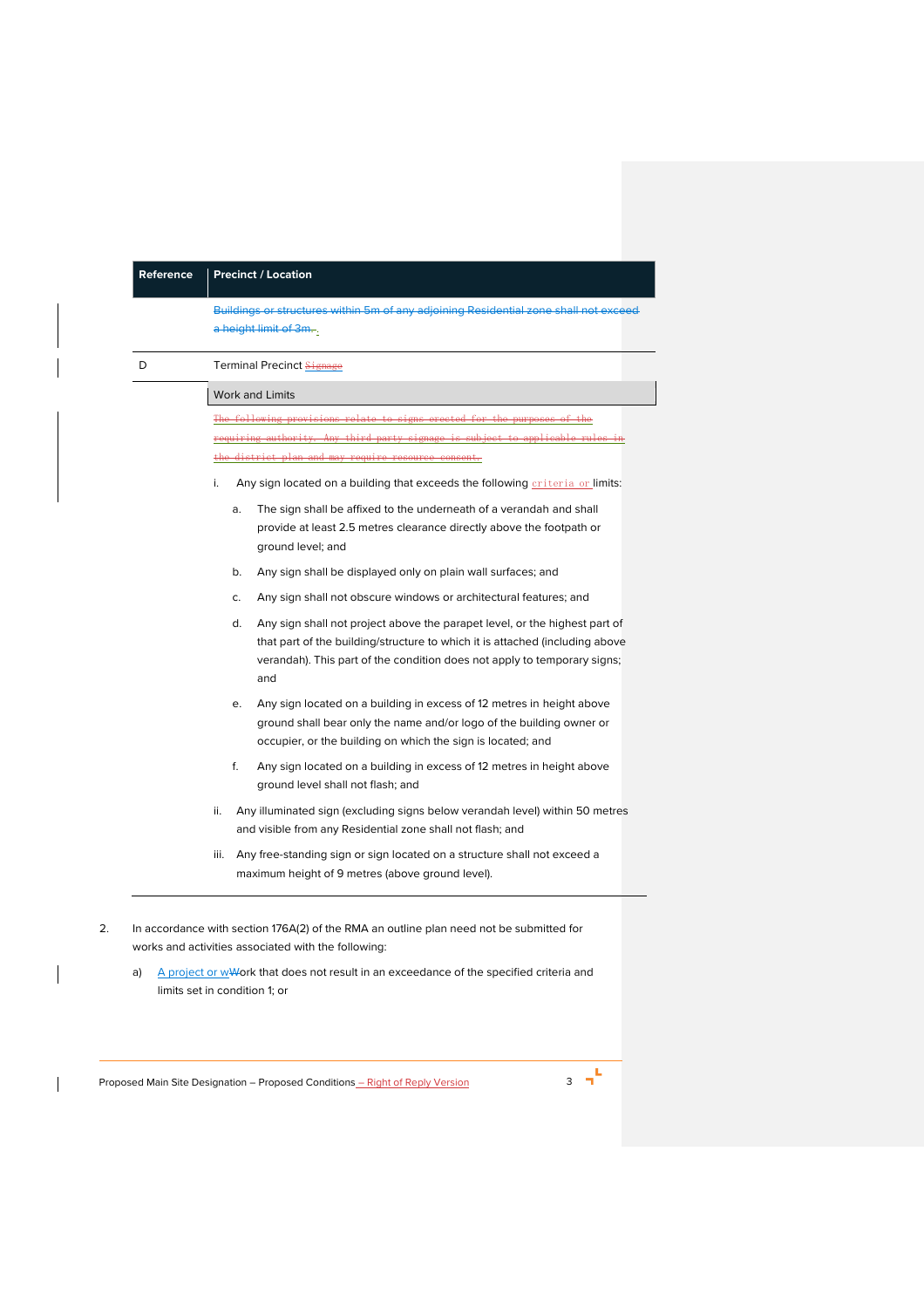- b) Any activity relating to or supporting Aircraftport Operations within the Airside Precinct; or
- c) Signage within any precinct where it is related to the purpose of directing pedestrian or vehicular traffic, or to provide safety and security information; or
- d) Lighting poles and navigational instruments; or
- e) Building or structure maintenance or repair; or
- f) Upgrade or maintenance of existing formed roads and public accessways; or
- g) Pavement maintenance or repair; or
- h) Landscape maintenance or repair; or
- i) Earthworks other than any earthwork activity which does not comply with the conditions in Table 1 in the Rongotai Ridge Precinct **orand any earthworks associated with the** partial or full removal of the **Hillock** (south end of Terminal Precinct) small hill located on Stewart Duff Drive opposite the entry to the wastewater treatment plant<sup>1</sup>; or
- j) Placement / maintenance of street furniture or art / sculptures; or
- k) Maintenance or repair of lighting, signage and other existing fixtures or structures.

# **Maximum Building Height/Setbacks**

- 3. 2A. No building/structure shall exceed a maximum building/structure height of 30 metres (above existing ground level) in the Terminal Precinct, and 18 metres (above existing ground level) in other Precincts, except that:
	- a) Buildings or structures used for hangars used for Code C (or smaller aircraft) shall not exceed a height of 15m;
	- a)b) In the West Side Precinct, buildings or structures used for Code E (or other wide body aircraft) hangars shall not exceed a height of 20m or be located closer than 10m to an external site boundary;-
	- b)c) Buildings or structures located within 8m of the Golf Course Recreation Area shall not exceed a height limit of 15m;
	- d) Buildings or structures within 5m of any adjoining Residential zone shall not exceed a height limit of 4m;
	- c)e) Buildings within the South Coast Precinct shall be set back at least 10m from the Moa Point Road frontage of the site; and

Proposed Main Site Designation – Proposed Conditions <u>– Right of Reply Version</u> 4 **1** 

<sup>1</sup> Partial or full removal of the small hill is subject to an outline plan and conditio[n 11.](#page-7-0)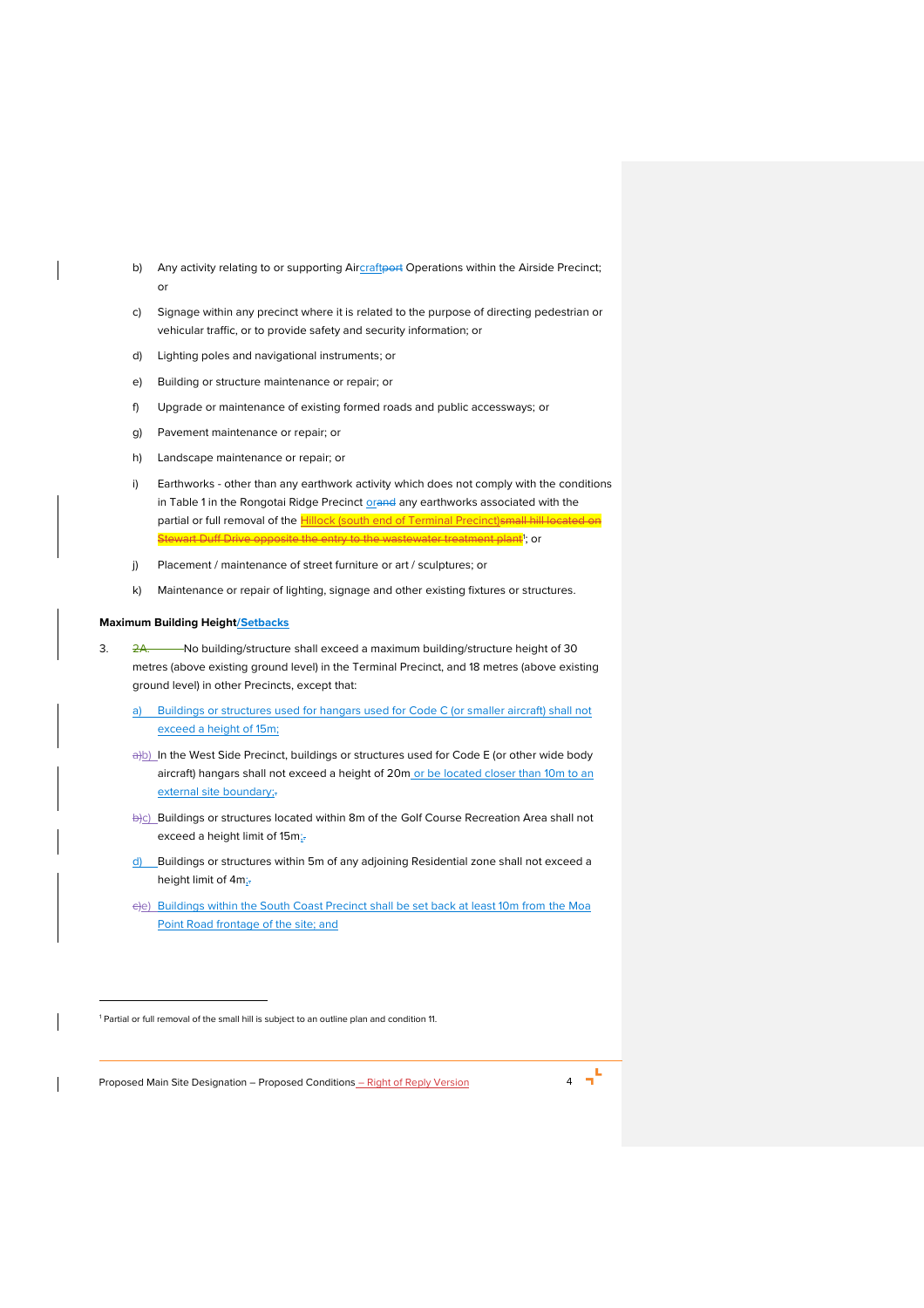d) For the purpose of this condition, lift shafts, plant rooms, stairwells, water tanks, air conditioning units, ventilation ducts, chimneys, lighting poles and similar features on buildings or structures shall be excluded from this calculation of maximum height.

#### **Lighting – Non-Aviation Activities**

4. 2B. In all *Pprecincts the direct or indirect illumination of outdoor areas associated with* non-aviation activity shall be managed so that it is in accordance with the requirements of AS/NZS 4282:2109 'Control of the obtrusive effects of outdoor lighting', for Environmental Zone A4. For the avoidance of doubt any lighting controlled by Civil Aviation rules shall not be controlled by this condition. At the completion of all work undertaken to illuminate outdoor areas (not controlled by Civil Aviation Rules) the Requiring Authority shall provide a report to the Wellington City Council that confirms that the work meets the requirement of AS/NZS 4282:2109.

# **TreesLandscape Design**

5.  $2C$  Existing trees within the Designated Area are to be retained except where they affect the safe operation of the Airport, and provided that; any pōhutukawa trees adjacent to Tirangi Road required to be removed shall be resited as close as is practicable to the boundary of Tirangi Road.

# **Electromagnetic Radiation**

6. 2D. In all precincts any activity shall be conducted to comply with the New Zealand NZS 6609:1990 (Radio Frequency Radiation) and any subsequent amendments.

#### **Restricted Site Access for Vehicles**

- 7. 2E. No vehicle shall be permitted to a site across any Restricted road frontage identified on Attachment 3.
	- a) Site access for vehicles shall be provided and maintained in accordance with the standards set out in Appendix 3 of the Wellington City District Plan Airport and Golf Course Recreation Precinct Chapter 11; and
	- b) There shall be a maximum of one site access to any site, except that sites a site with more than one frontage may have one access across each frontage; and
	- c) The width of any site access shall not exceed 6 metres; and
	- d) Where site access can be provided from a service lane or right of way registered in favour of the site or other private road or private right of way, no site access shall be from a street; and
	- e) No site access shall be sited closer to a street intersection than the following:
		- i. Arterial and principal streets: 20m

Proposed Main Site Designation – Proposed Conditions <u>– Right of Reply Version</u> 5 5 <sup>-</sup>

**Formatted:** Highlight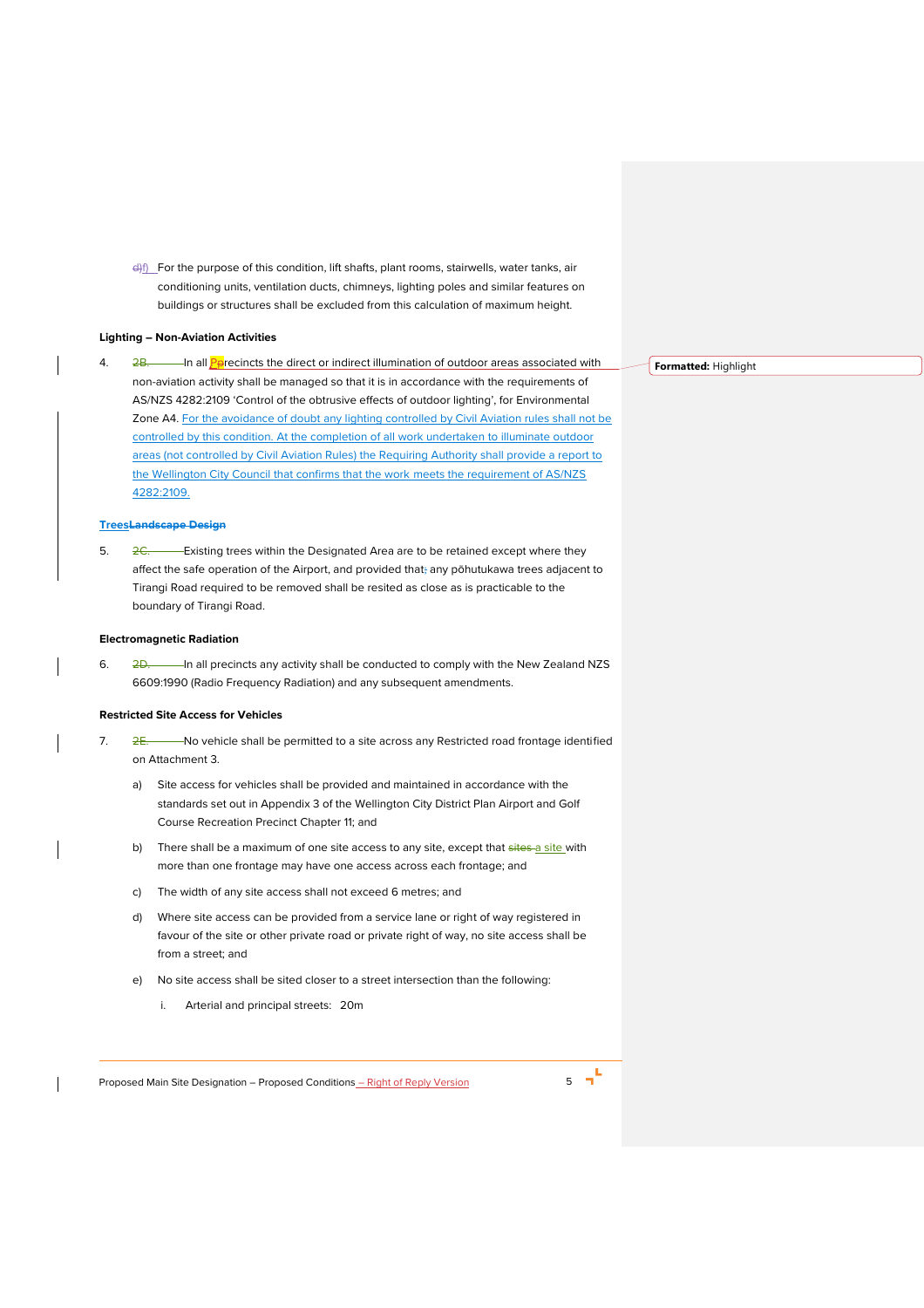<span id="page-5-0"></span>

|    | ii.         | Collector streets:                                     | 15 <sub>m</sub>                                                                                                                                                                         |  |
|----|-------------|--------------------------------------------------------|-----------------------------------------------------------------------------------------------------------------------------------------------------------------------------------------|--|
|    | iii.        | Other streets:                                         | $10m$ ; and                                                                                                                                                                             |  |
|    | iv.         |                                                        | Any site access shall be designed to permit a free flow of traffic so that vehicles do                                                                                                  |  |
|    |             | not have to queue on the street.                       |                                                                                                                                                                                         |  |
|    |             | Urban Design Principles and Vision - Terminal Precinct |                                                                                                                                                                                         |  |
|    |             |                                                        | Not less than six months prior to the first outline plan being submitted for the Terminal                                                                                               |  |
|    |             |                                                        | Precinct pursuant to section 176A of the RMA, later than twelve months from the date of the                                                                                             |  |
|    |             |                                                        | Notice of Requirement being confirmed, the Requiring Authority shall prepare a draft                                                                                                    |  |
|    |             |                                                        | document describing the Urban Design Principles (the Principles) to guide the development                                                                                               |  |
|    |             |                                                        | of buildings, infrastructure and open space areas within the Terminal Precinct. The document                                                                                            |  |
|    |             |                                                        | shall ensure that when developing new buildings or publicty accessed areas within the                                                                                                   |  |
|    |             |                                                        | Terminal Area-Precinct appropriate regard is had to urban design form and function to<br>enhance aesthetics, land use and resilience to create community and place. The Principles #    |  |
|    | shall also: |                                                        |                                                                                                                                                                                         |  |
|    |             |                                                        |                                                                                                                                                                                         |  |
| a) |             |                                                        | articulate a vision focused on achieving a level of design excellence where relevant that<br>reflects the Terminal Precinct's role as part of a regionally significant infrastructure.; |  |
|    |             |                                                        |                                                                                                                                                                                         |  |
|    |             | principles Principles matters, where relevant:         | 8.b) It shall include, but not be limited to reference to the following urban design                                                                                                    |  |
|    |             |                                                        |                                                                                                                                                                                         |  |
|    |             | a <sub>ti.</sub> Urban Structure;                      |                                                                                                                                                                                         |  |
|    |             | bii. Density and Mix;                                  |                                                                                                                                                                                         |  |
|    |             | eliii. Urban Grain;                                    |                                                                                                                                                                                         |  |
|    |             | et <sub>iv.</sub> Height and Massing;                  |                                                                                                                                                                                         |  |
|    |             | e <sub>y</sub> . Public Spaces;                        |                                                                                                                                                                                         |  |
|    |             | f) Streetscape and Landscape;                          |                                                                                                                                                                                         |  |
|    |             | <del>g</del> )vi. Façade and interface;                |                                                                                                                                                                                         |  |
|    |             | vii. Energy/resource/land efficiency;                  |                                                                                                                                                                                         |  |
|    |             | h) viii. including ILighting;                          |                                                                                                                                                                                         |  |
|    |             | ilix. Details and materials.                           |                                                                                                                                                                                         |  |
|    |             |                                                        | In preparing the ThePrinciples and associated <i>N</i> yision, draft document the Requiring Authority                                                                                   |  |
|    |             |                                                        | shall consult with shall be submitted to the Wellington City Council and a final draft of the                                                                                           |  |
|    |             |                                                        | Principles-shall be submitted to the Council for comment. In finalising the Principles and                                                                                              |  |
|    |             |                                                        | associated Vyision, document the Requiring Authority shall take into account any feedback                                                                                               |  |
|    |             |                                                        | received from the Wellington City Council. Upon finalisation of the Principles document and                                                                                             |  |
|    |             |                                                        | V <del>y</del> ision, the Requiring Authority shall ensure that any future development within the Terminal                                                                              |  |

Proposed Main Site Designation – Proposed Conditions <u>– Right of Reply Version</u> 6 **– 6 – 1** 

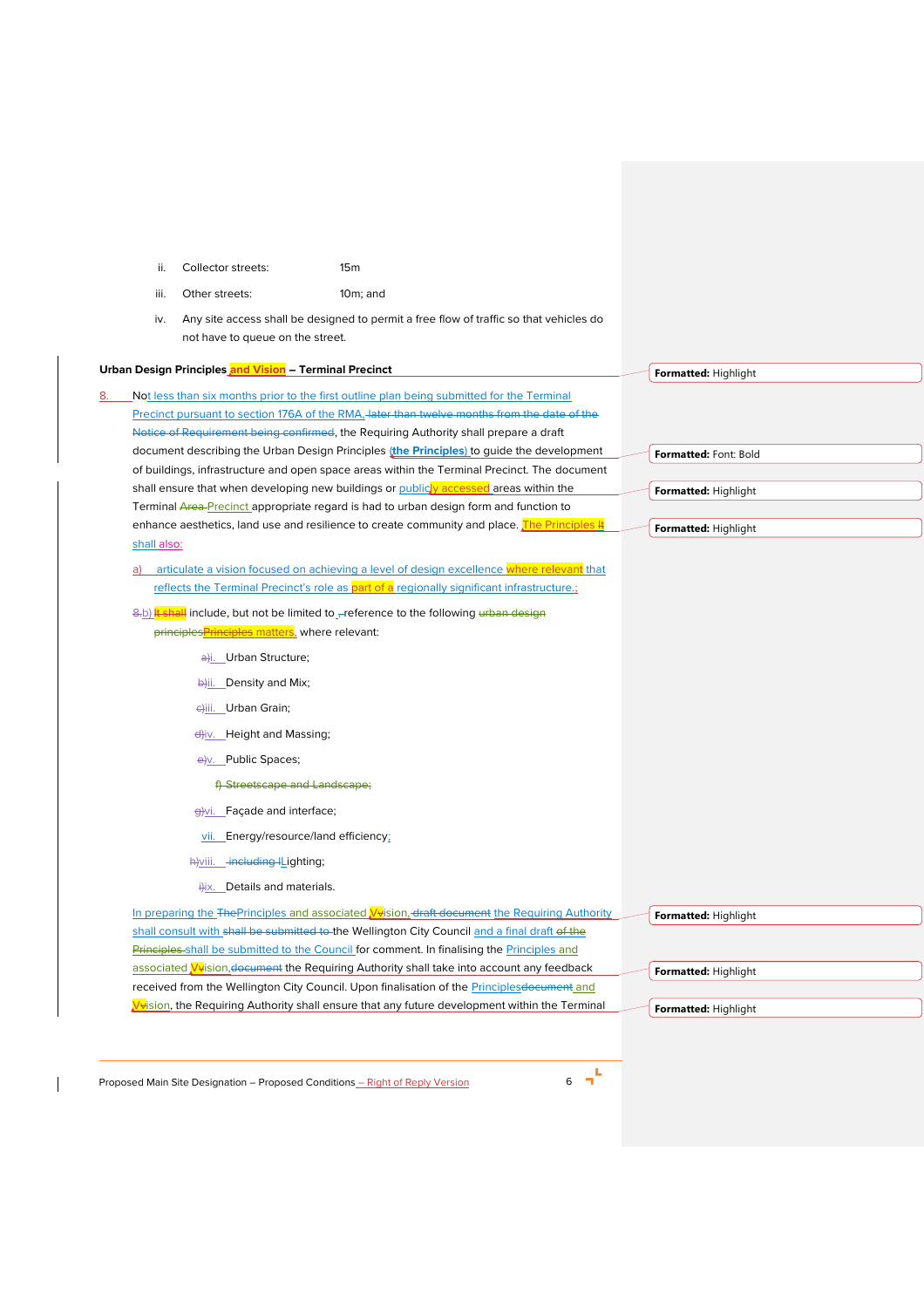Area Precinct is quided by has appropriate reference to the Principles and Vvisionoutcomes prescribed in the document.

**Formatted:** Highlight

# **Landscape and Landscape and Urban Design Statement – All Precincts**

- <span id="page-6-1"></span><span id="page-6-0"></span>9. 4. Where an outline plan is required under Section 176A of the RMA the outline plan shall include, in addition to the matters required under section 176A(3) of the RMA, a Landscape and<del>n</del> Urban Design Statement *[LUDS]*. The purpose of theis LUDS Statement shall be to demonstrate (where relevant) how the development is consistent with the Principles prepared in accordance with Condition [8](#page-5-0) (where these are relevant)8., how the any effects on streetscape have been taken into account, and how the-following outcomes will be achieved:The effects on streetscape have been taken into account when considering 4 b) to h) below.
	- Where they are relevant, the Principles required by Condition [8;](#page-5-0)
	- The effects on streetscape have been taken into account when considering [9](#page-6-0)[c\)](#page-6-1) t[o h\)](#page-6-2) below.
	- a) That site levels and building form, colour and texture reduce the apparent height and bulk of large buildings, and minimise reflectively and glare when viewed from adjoining public or residential areas;
	- b) That vVariations in building mass, height and architectural form have been considered in order to provide visual **cohesiveness and** interest, reduce visual massing and promote visual permeability. These matters will also be considered through the higher elements of built form to maintain views lines from adjoining more elevated properties to the east where this is practicable;
	- c) Incorporation of That landscaping treatment has been incorporated where appropriate in order to assist in providing visual softening of large buildings and the screening of parking, loading and storage areas;
	- d) For development within the Terminal Precinct area, alignment with the Urban Design Principles document prepared in accordance with condition 3;
	- e)d) That any signage proposed will be integrated with the building form and surrounding architectural and landscape design;
	- e) That low glare, high cut off exterior lighting is used, and integrated with the building form and surrounding architectural and landscape design;
	- f) The That lighting and light sources from within buildings withinin the Terminal Precinct have been designed to reduce the extent and visibility of artificial light when viewed from residential properties and public spaces located adjacent to the Airport site; and
	- g) That the use of sustainable materials /techniques has been considered as part of the design.

<span id="page-6-2"></span>Proposed Main Site Designation – Proposed Conditions <u>– Right of Reply Version</u> 7 7 7

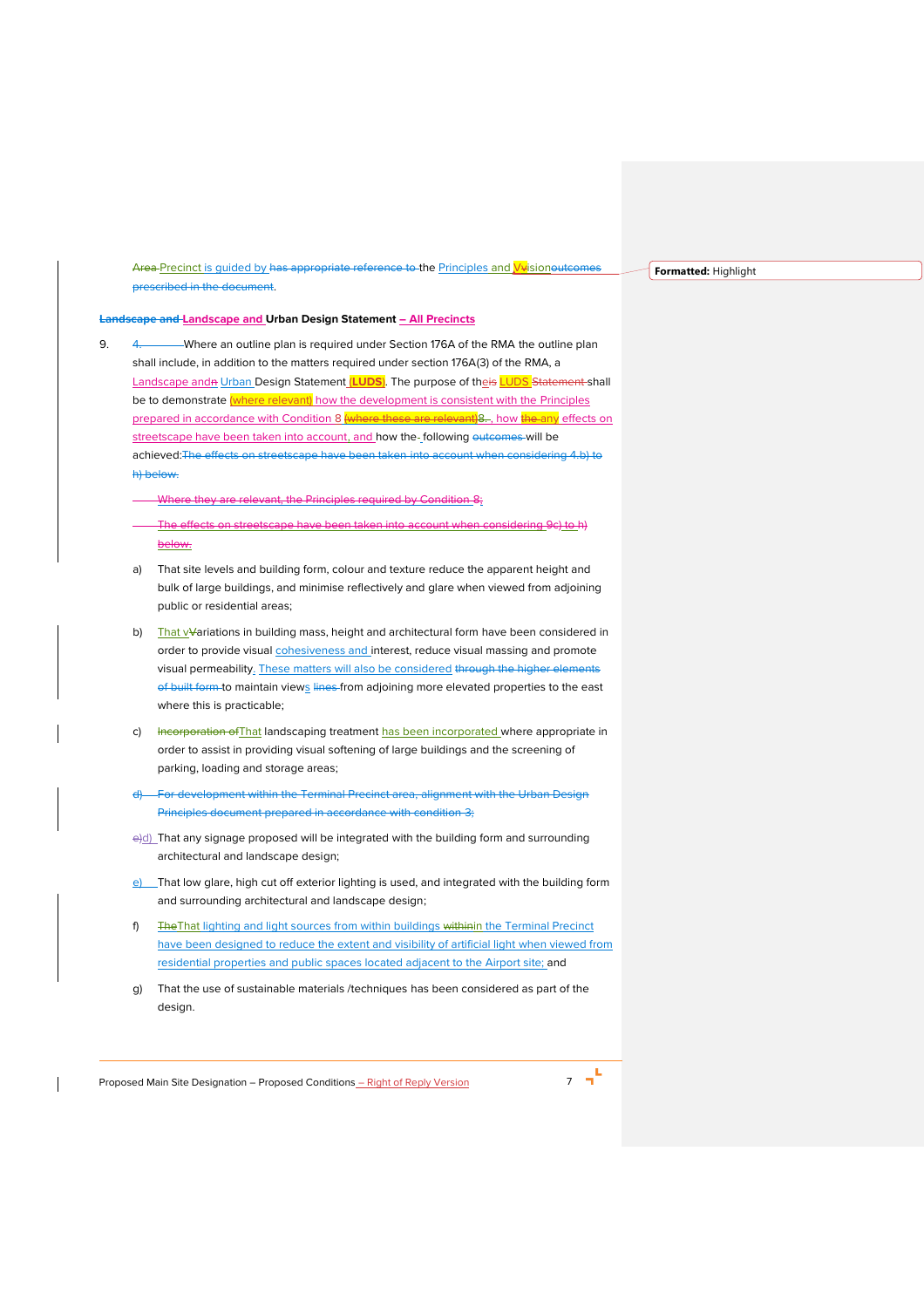#### **Broadway Area Precinct**

- 10. Prior to any project or workconstruction or new development occurring within the Broadway Area Precinct, the Requiring Authority shall prepare an Integrated Design Management Plan specific to the Broadway Area Precinct. The Integrated Design Management Plan **(IDMP**) shall show the general configuration of any existing and/or new buildings or structures within the Broadway Area, signage, and areas of landscaping that may be proposed. The Integrated **Design Management PlanIDMP** for the Broadway Area Precinct shall achieve the following objectives:
	- a) Landscaping

Landscaping within the site achieves a high level of offsite amenity and ensures that any adverse effects on neighbouring land arising from the development of the neighbouring land arising from the development of the designated area are appropriately mitigated.

b) Buildings

Buildings are designed and located so they are a scale suited to the surrounding area and are setback from boundary edges, whilst recognising and providing for the building's function and use.

c) Signage

Signage is well integrated with and sensitive to the receiving environment and maintains public safety.

No outline plan shall be submitted for the Broadway Area Precinct without first having submitted the Integrated Design Management PlanIDMP for the Broadway Area Precinct to the Wellington City Council for comment. In finalising the document IDMP the Requiring Authority shall take into account any feedback received from the Wellington City Council. Any subsequent outline plan shall be accompanied by a report from a suitably qualified and experienced landscape architect and / or urban designer addressing how the outline plan achieves the objectives of the Integrated Design Management PlanIDMP.

#### **Earthworks – Rongotai Ridge Precinct and Small Hillock Hillock (south end of Terminal Precinct)**

- <span id="page-7-0"></span>11. Prior to Where any earthworks associated with the full or partial removal of the Hillock (south end of Terminal Precinct)small hill on Stewart Duff Drive, opptreatment plant, is to be partly or fully removed, or where earthworks exceeding the limits in condition 1A are planned within the Rongotai Ridge Precinct, the Requiring Authority must develop and submit an Earthworks and Construction Management Plan (ECMP) must be developed and submitted to the Wellington City Council for certification an Earthworks and Construction Management Plan (ECMP)as part of the outline plan that is specific to this area. The ECMP shall include, but is not limited to, the following matters:
	- a) Stability Controls
	- b) Erosion and Sedimentation Controls

Proposed Main Site Designation – Proposed Conditions – Right of Reply Version 8

**Formatted:** Font: Bold

**Formatted:** Font: Bold

 $\mathbf{r}$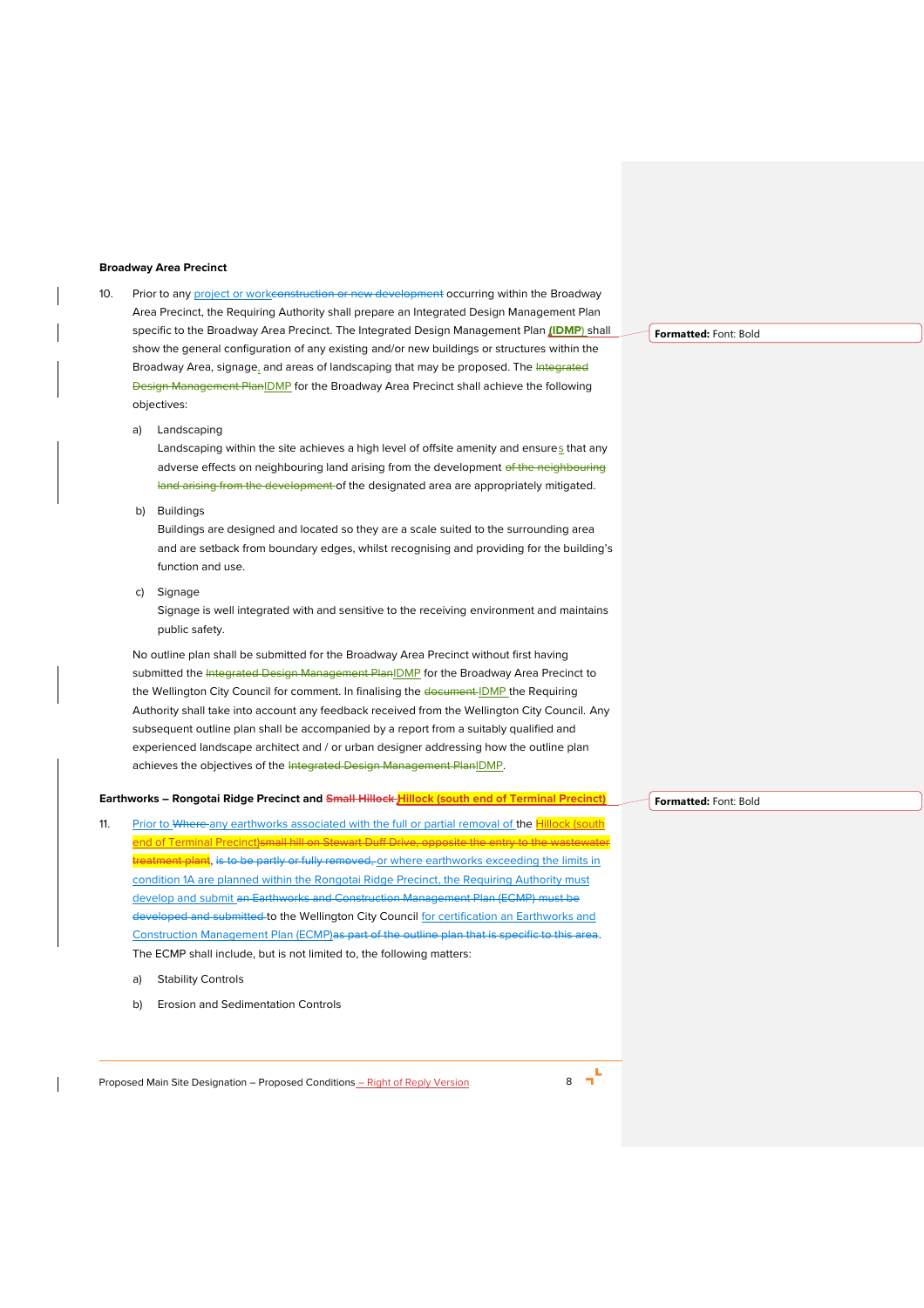- c) Stormwater Management
- d) Implementation of any recommendations of the Archaeological assessment report as required by condition [137](#page-8-0)A.

The earthworks and associated work must be carried out in accordance with the ECMP and ny amendments certified by the Council.

<span id="page-8-1"></span>Within the Rongotai Ridge Precinct, or for the small hillock described in Conditio[n 11,](#page-7-0) where an outline plan is required under Section 176A of the RMA, or for the **Hillock** (south end of Terminal Precinct)small hillock described in Condition [11,](#page-7-0) the outline plan specific to this area shall include, in addition to the matters required under section 176A(3) of the RMA, a report or reports covering the following matters (where relevant):

- a) Whether any earthworks will alter the existing topography of the site and the impacts on the area's amenity values and cultural values;
- b) The extent to which earthworks affect the stability and erosion potential of the site and surrounding sites; and,
- Whether any landscape treatment is necessary, and if so, whether it is in scale with the proposed development.
- <span id="page-8-0"></span>12.13. 7A. Prior to any earthworks occurring within the Rongotai Ridge Precinct and/or the Hillock (south end of Terminal Precinct) small hill described in conditio[n 12,](#page-8-1) the Requiring Authority shall undertake an archaeological assessment to identify and report on the potential for archaeological sites on the undisturbed land.

*Note: this may entail an exploratory archaeological authority from Heritage New Zealand Pouhere Taonga made under section 56 of the Heritage New Zealand Pouhere Taonga Act 2014.*

*Note: the Requiring Authority will need to apply for all necessary archaeological authorities under section 44(a) of the Heritage New Zealand Pouhere Taonga Act 2014 prior to the start of any earthworks within the designated area with the potential to affect archaeological remains.*

# **Network Utilities**

13.14. Prior to the commencement of any project or work which involves earthworks or construction activities, the Requiring Authority shall prepare or update a Network Utilities Management Plan for the project. The purpose of the Plan shall be to inform the relevant network utility providers that enabling work, design, and construction of any project, takes account of (and includes measures to address) the safety, integrity, protection (or where necessary) relocation of existing network utilities. The Plan shall also include the location of any existing underground network utilities within the project area; a requirement to consult with any relevant network utility provider; and ; a requirement to inform all construction personnel, including contractors of the presence and location of any existing network utilities which

Proposed Main Site Designation – Proposed Conditions – Right of Reply Version 9



**Formatted:** Highlight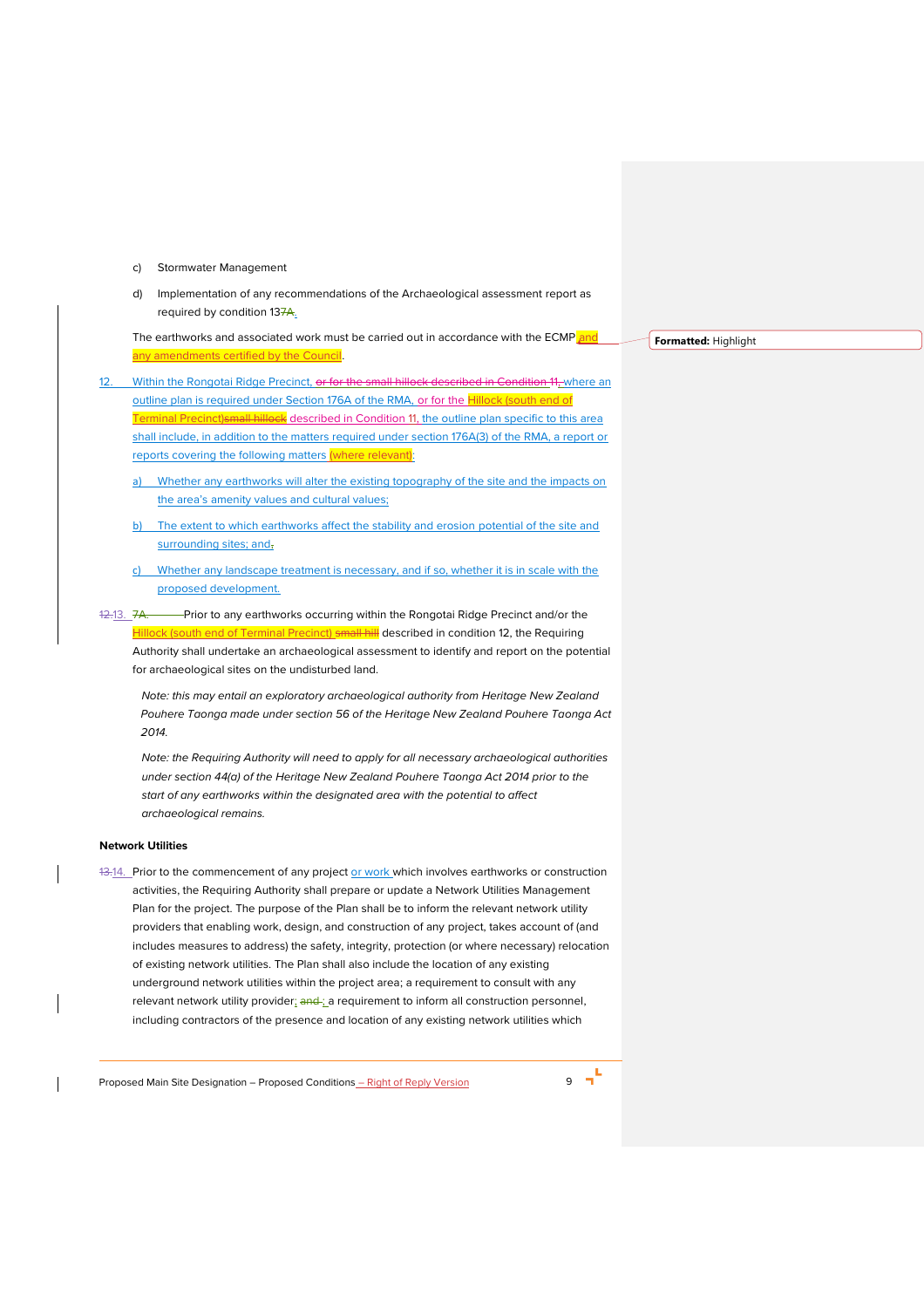traverse, or are in close proximity to the project area; as well asand any restrictions in place in relation to those existing network utilities.

#### **Airways Corporation of New Zealand**

14.15. Where it is likely that a project or workn activity will adversely affect the operation of any Airways Corporation of New Zealand's electronic or visual navigation aid or air traffic service facility, the Rrequiring Aauthority shall consult with Airways Corporation of New Zealand to ensure that the requirements of the Parties' respective obligations under Civil Aviation of New Zealand Rules 139.121 and 172.57 (and any subsequent amendment) are met.

#### **Aircraft Operations Noise**

- <span id="page-9-0"></span>15.16. The Requiring Authority shall ensure that all <mark>Aa</mark>ircraft <mark>eO</mark>perations are managed so that the rolling day average 24 hour night-weighted sound exposure level does not exceed a Day/night Level (Ldn) of 65dBA outside the Air Noise Boundary shown on Wellington City Council District Plan Map 35.
- <span id="page-9-1"></span>16.17. Aircraft Operations noise shall be measured and modelled in accordance with NZS6805:1992 1992 Airport Noise Management and Land Use Planning and calculated as a  $L_{dn}$  90 day rolling average. All terminology shall have the meaning that may be used or defined in the context of NZS:6805 1992 Airport Noise Management and Land Use Planning.
- 17.18. The following **Aaircraft Ooperations shall be excluded from the calculation of the 90 day** rolling average described in Conditions [16](#page-9-0) and [17:](#page-9-1)
	- a) Aircraft operating in an emergency;
	- b) -- The operation of emergency flights required to rescue persons from life threatening situations or to transport patients, human vital organs, or medical personnel in a medical emergency; and
	- c) ——The operation of unscheduled flights required to meet the needs of any state of emergency declared under the Civil Defence Emergency Management Act 2002 or any international civil defence emergency.;
	- Military aircraft operation

<span id="page-9-2"></span>18.19. The Requiring Authority shall ensure that:

- a) All domestic **Aaircraft Oeperations shall not occur during the hours from midnight (12am)** to 6am; and
- b) All international  $\frac{\Delta a}{\Delta t}$  craft  $\frac{a}{\Delta t}$  are shall not occur during the hours:
	- i. Midnight to 6am for departures.
	- ii. 1am to 6am for arrivals.

*For the purposes of this condition, "operations" means the start of the take-off roll or touch down on landing.* 

Proposed Main Site Designation – Proposed Conditions – Right of Reply Version 10

Îп,

| Formatted: Highlight |
|----------------------|
| Formatted: Highlight |
| Formatted: Highlight |
| Formatted: Highlight |

**Formatted:** Highlight

**Formatted:** Highlight

**Formatted:** Highlight **Formatted:** Highlight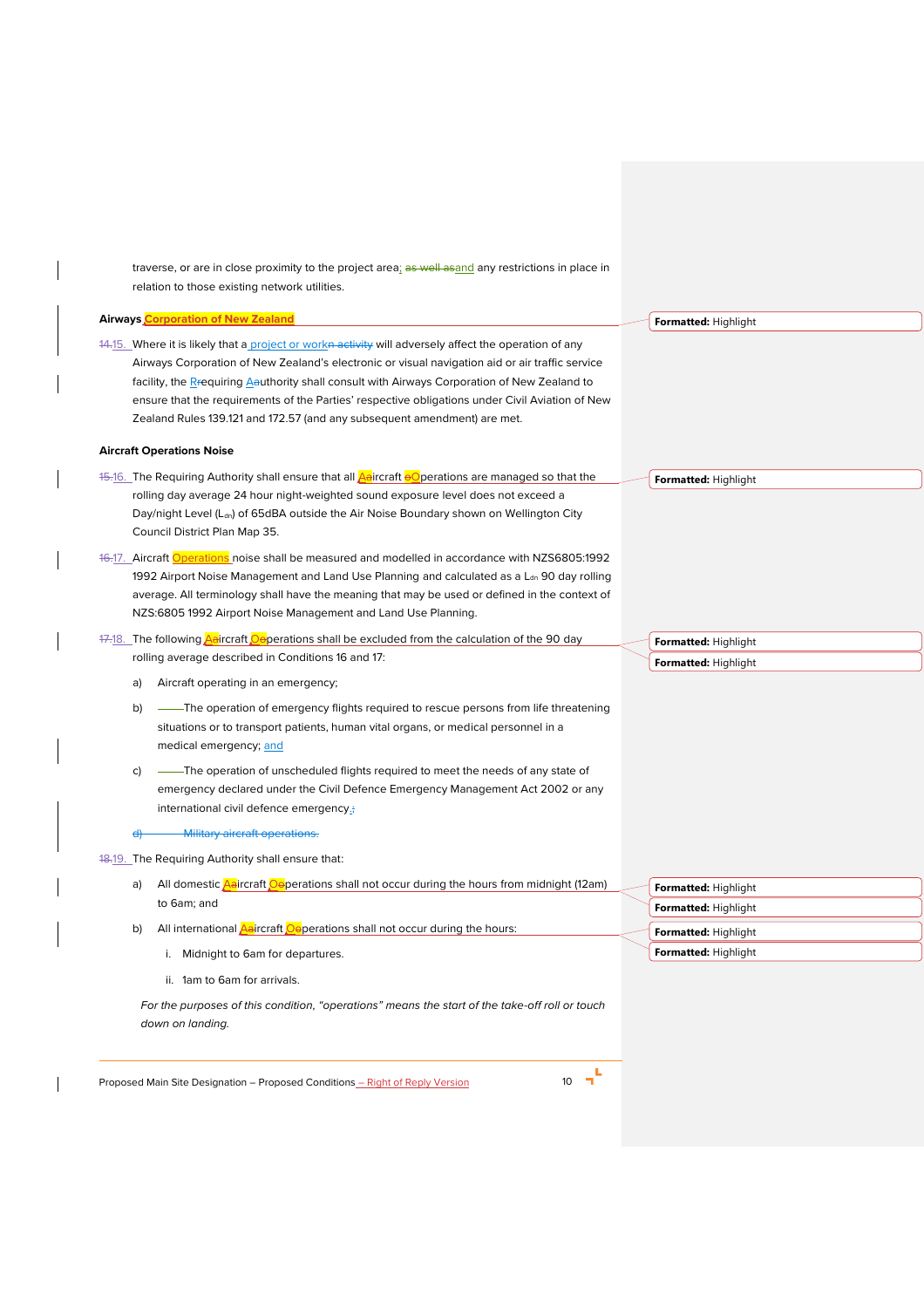#### 19.20. The following are exceptions to Condition [19:](#page-9-2)

- a) Disrupted flights where **Aaircraft Oeperations are permitted for an additional 30 minutes;**
- b) In statutory holiday periods where  $\frac{\text{Aircraft }\Theta}{\text{Operating}}$  are permitted for an additional 60 minutes;

For the purposes of this condition, **statutory holiday period** means:

- i. The period from 25 December to 2 January, inclusive. Where 25 December falls on either a Sunday or Monday, the period includes the entire of the previous weekend. Where 1 January falls on a weekend, the period includes the two subsequent working days. Where 2 January falls on a Friday, the period includes the following weekend.
- ii. The Saturday, Sunday and Monday of Wellington Anniversary weekend, Queens Birthday Weekend, and Labour Weekend.
- iii. Good Friday to Easter Monday inclusive.
- iv. Matariki Day.
- v. Waitangi Day.
- vi. ANZAC Day.
- vii. Any other day decreed as a national statutory holiday.
- viii. Where Matariki Day, Waitangi Day or ANZAC Day falls (or is recognised) on a Friday or a Monday, the adjacent weekend is included in the statutory holiday period.
- ix. The hours from midnight to 6am immediately following the expiry of each statutory holiday period defined above.
- c) Aircraft using the Airport as a planned alternative to landing at a scheduled airport, but which shall not take-off unless otherwise permitted under Condition [19;](#page-9-2)
- d) Aircraft landing in an emergency;
- e) The operation of emergency flights required to rescue persons from life threatening situations or to transport patients, human vital organs, or medical personnel in a medical emergency;
- f) The operation of unscheduled flights required to meet the needs of any state of emergency declared under the Civil Defence Emergency Management Act 2002 or any international civil defence emergency;
- g) Aircraft carrying heads of state and/or senior dignitaries acting in their official capacity or other military aircraft operations;
- h) No more than 4 aircraft movements per night with noise levels not exceeding 65 dB LAFmax (1 sec) at or beyond the Air Noise Boundary.

L<br>Proposed Main Site Designation – Proposed Conditions <u>– Right of Reply Version</u> 11 11 1

| Formatted: Highlight |  |
|----------------------|--|
| Formatted: Highlight |  |
| Formatted: Highlight |  |

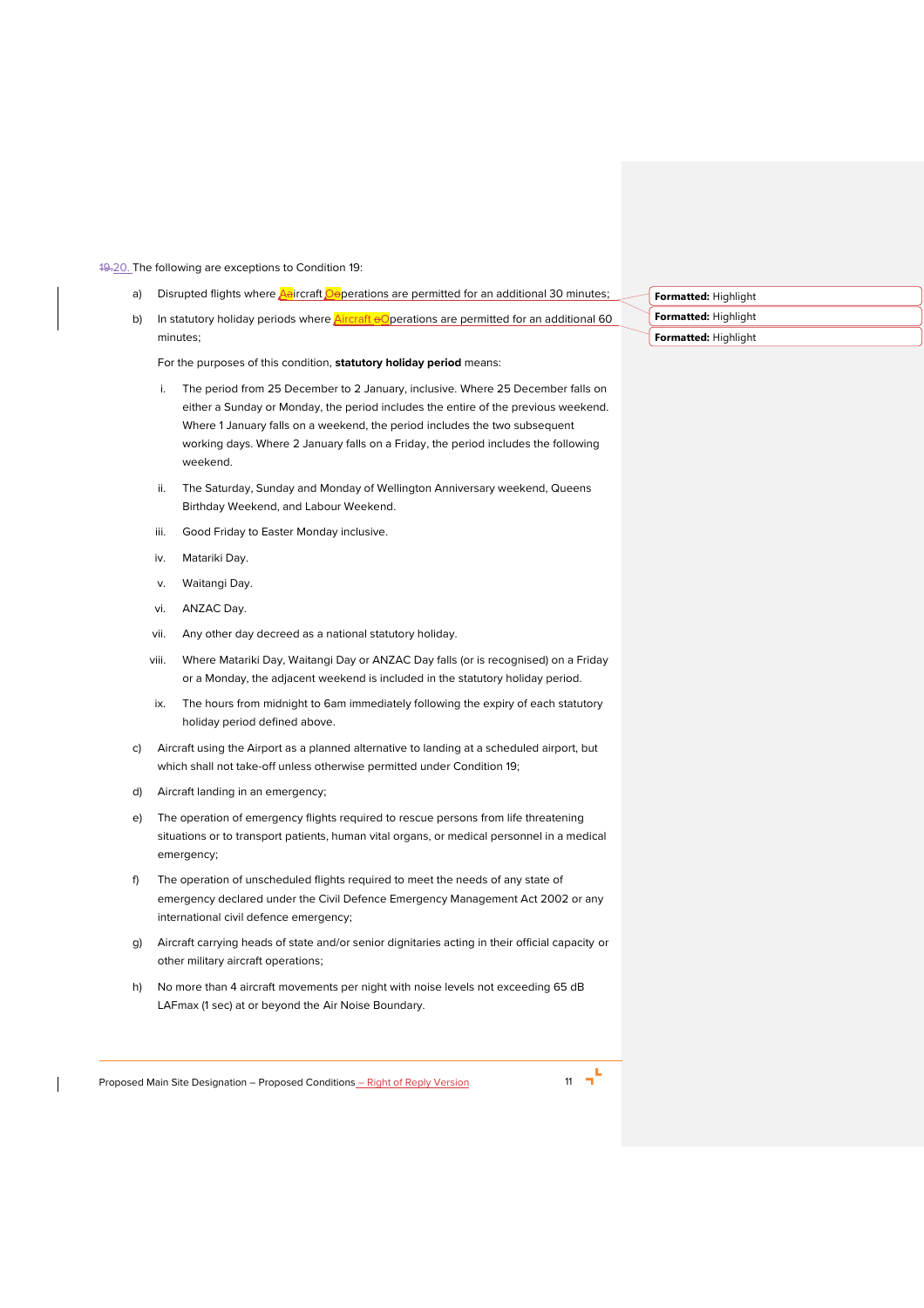*For the purposes of this condition, night means between midnight and 6am [and consistent with Conditio[n 19\]](#page-9-2).*

#### **Engine Testing**

<span id="page-11-0"></span>20.21. The Requiring Authority shall ensure that aircraft propulsion engines may be run within the Designated Area for the purpose of engine testing as follows:

- a) Undertaken during the hours of 6am to 8pm only;
- b) To carry out essential unscheduled maintenance between 8pm and 11pm only;
- <span id="page-11-1"></span>c) To operate an aircraft within flying hours but provided the engine run is no longer than required for normal procedures, which for the purpose of this condition, shall provide solely for short duration engine runs by way of flight preparation while the aircraft is positioned on the apron;
- d) No person shall start or run any aircraft propulsion engine for the purposes of engine testing on the locations shown on the map attached as **Attachment 4**;
- e) Restrictions on engine testing from 11pm to 6am do not apply if engine testing can be carried out in compliance with all of the following:
	- i. measured noise levels do not exceed 60 dB  $L_{AEG}$  (15 min) at or within the boundary of any residential zone;
	- ii. measured noise levels do not exceed 75 dB LAFmax at or within the boundary of any residential zone;
	- iii. noise levels shall be measured in accordance with NZS6801: 2008 Acoustics Measurement of Environmental Sound;
	- iv. the total number of engine test events relating to aircraft using the Airport as an alternate landing site shall not exceed 18 in any consecutive 12 month period;
	- v. the total duration of engine test events relating to aircraft using the Airport as an alternate landing site in terms of Condition [21](#page-11-0)[c\)](#page-11-1) shall be no more than 20 minutes.

#### **Ground Power and Auxiliary Power Units (GPUs/APUs)**

21.22. The Requiring Authority shall ensure that the operation of ground power units (**GPUs**) and auxiliary power units (**APUs**) when measured at any adjoining Residential zone shall not exceed the following limits:

| a)   | Monday to Saturday 7am to 10pm | 55 $dB$ Laeq (15 MIN)             |
|------|--------------------------------|-----------------------------------|
| b) l | At all other times             | $45$ dB $L_{\text{AEO (15 MIN)}}$ |
| c) – | All days 10pm to 7am           | 75 dB LAFmax                      |

With the exception that these limits shall not apply to APUs for: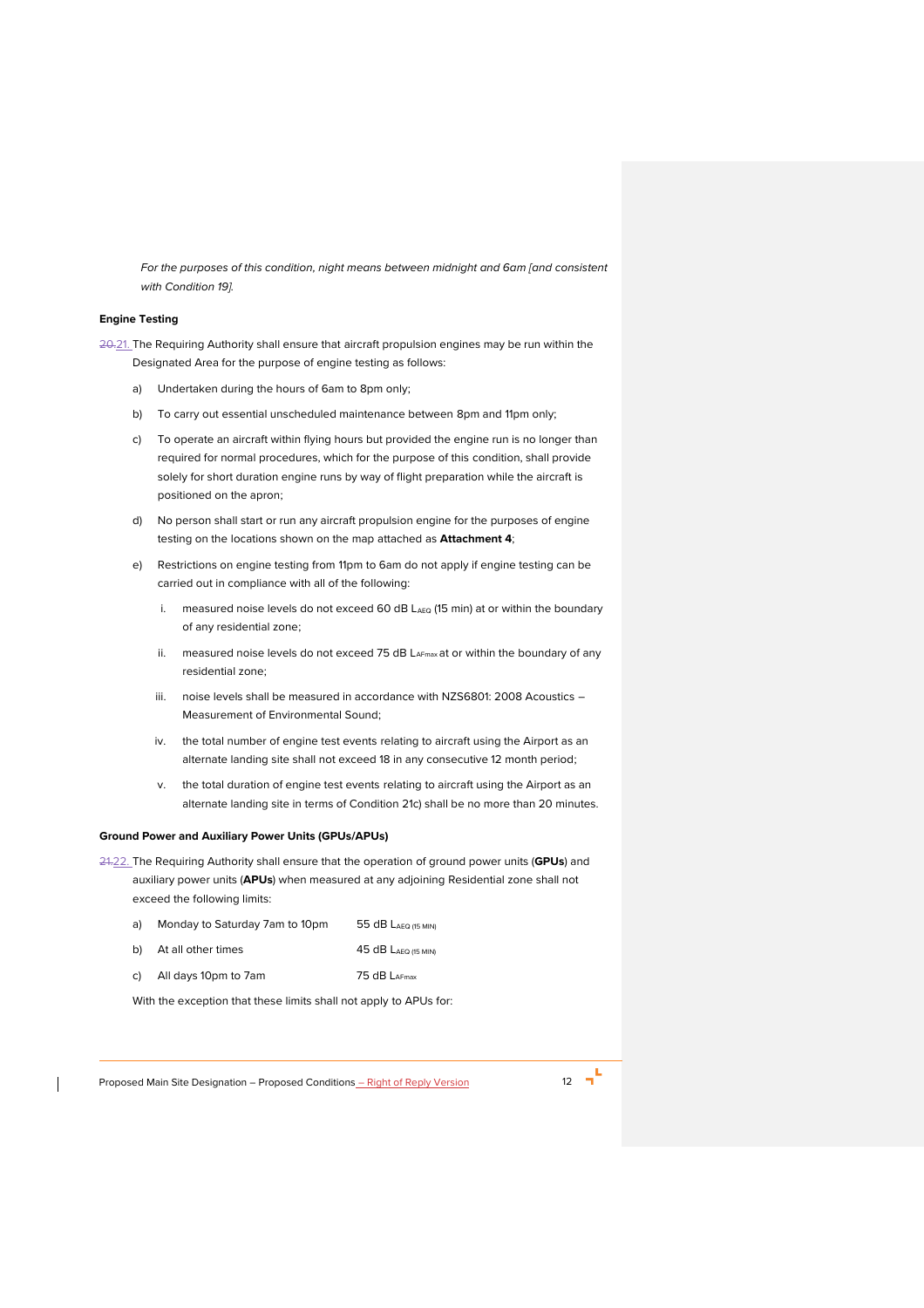# i. Aircraft under tow;

- ii. The first  $604590$  minutes after an aircraft has stopped on the gate, unless the Pilot Aircraft requires a longer duration due to operational or public health and safety reasons requires this to be operated for a longer duration. Su th and safety occurrences shall not excee ed to a maximum of 10 events per calendar vear:
- iii. 60 4560 minutes prior to scheduled departure unless the Pilot of an Aircraft requires a longer duration due to operational or public health and safety his to be operated for a longer duration. Such health and safety occurrences shall not exceed a 60-minute duration and be limited to a maximum of 10 events per calendar year;
- The timing of APU use set out in i and ii above may be varied in response to disease management requirements. Any new limitations on time of APU use shall be agreed w the Consents Manager, Wellington City Council.
- iv. The use of APUs to provide for engine testing pursuant to Conditio[n 21.](#page-11-0)

#### **Land Based Noise**

<span id="page-12-0"></span>22.23. The Requiring Authority shall ensure that noise emission levels from any activity within the Designated Area, other than aircraft operations, engine testing and the operation of APUs when measured at any adjoining Residential zone, shall not exceed the following limits:

| Monday to Saturday 7am to 10pm<br>a)<br>55 $dB$ Laeq (15 MIN) |  |
|---------------------------------------------------------------|--|
|---------------------------------------------------------------|--|

- b) At all other times 45 dB LAEQ (15 MIN)
- c) All days 10pm to 7am 75 dB LAFmax

# **Noise Management Plan**

23.24.Without in any way limiting its obligations to fully comply with the conditions attaching to this designation, the Requiring Authority shall update its Noise Management Plan ("NMP") which describes in detail how it proposes to manage the Airport in order to comply with the relevant noise conditions, including any relevant noise related conditions that attach to any other Wellington Airport designation (The ESA Designation)

<span id="page-12-1"></span>24.25.The Noise Management Plan shall include, as a minimum:

- a) A statement of noise management objectives and policies for the Airport;
- b) Details of methods and processes for remedying and mitigating adverse effects of Airport noise including but not limited to:

i. \_\_ improvements to Airport layout to reduce ground noise;

i. APU usage and a reduction in usage over time where practicable;

Proposed Main Site Designation – Proposed Conditions – Right of Reply Version 13 13 1

**Formatted:** Highlight

**Formatted:** Highlight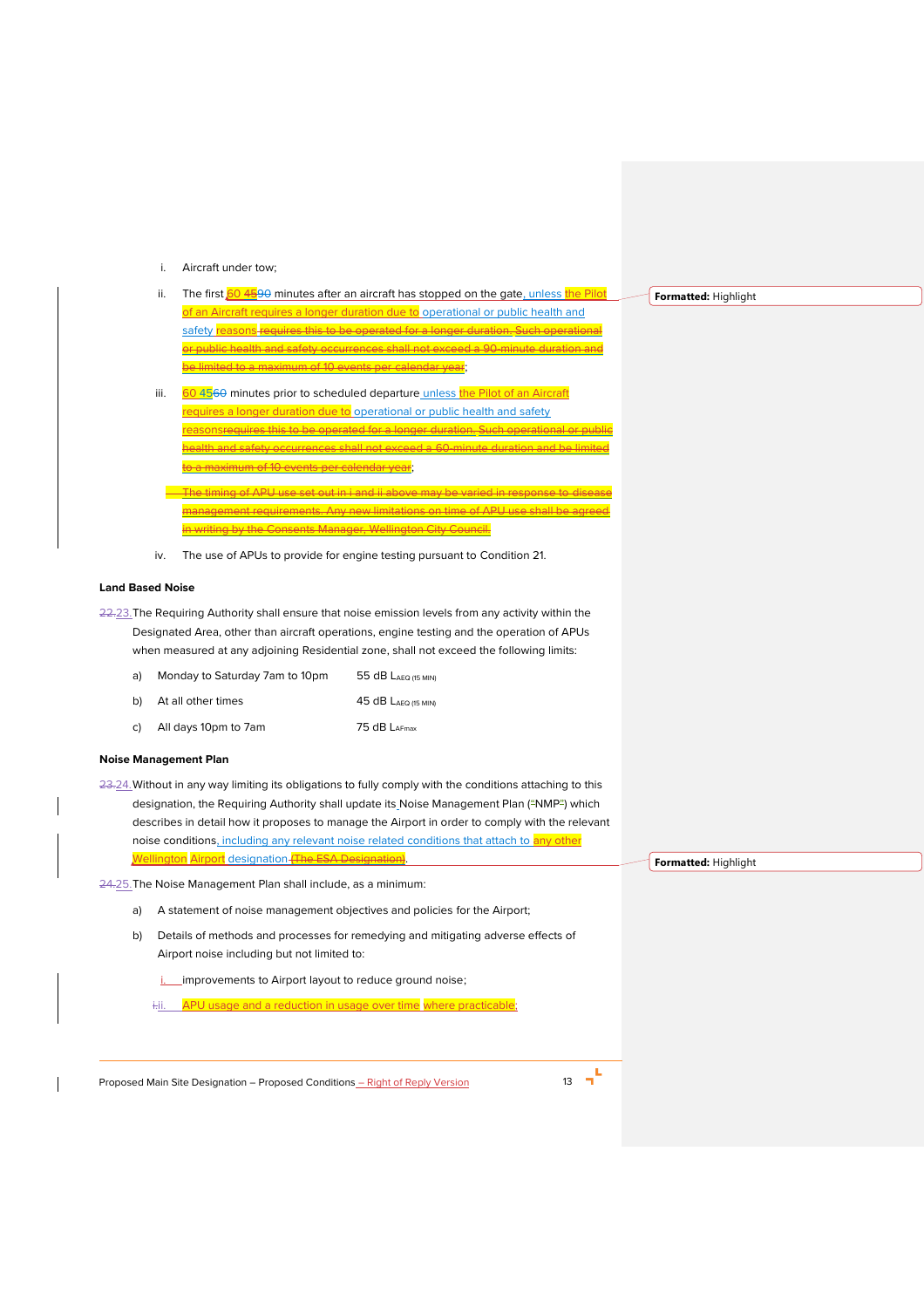- $\ddot{\text{t}}$ iii. improvements to Airport equipment (including provision of engine test shielding such as an acoustic enclosure for propeller driven aircraft) to reduce ground noise;
- iii.jv. \_\_ aircraft operating procedures in the air and on the ground procedures to minimise noise where this is practicably achievable;
- <span id="page-13-1"></span>c) The procedures for the convening, ongoing maintenance and operation of the Airport Noise Management Committee ("ANMC") as set out in Condition [26;](#page-13-0)
- d) The mechanisms to give effect to a noise monitoring programme to assess compliance with Conditions [16](#page-9-0) – [23;](#page-12-0)
- e) The procedures for reporting to the ANMC any Aircraft Operations and engine testing activities which contravene a condition of this designation;
- f) Fulfilment of the LUMINs programme (as required);
- g) The dispute resolution procedures to resolve any disputes between Wellington International Airport Limited ("WIAL") and ANMC about the contents and implementation of the NMP;
- h) The procedures for making noise monitoring and compliance data obtained by the Requiring Authority publicly available on WIAL's website.
- i) The procedures for reviewing and amending the NMP.
- <span id="page-13-0"></span>25.26.The Requiring Authority shall at its cost be responsible for the ongoing membership and function of the ANMC identified in Condition [25](#page-12-1)[c\).](#page-13-1) The purpose, membership and functions of the ANMC shall be set out within the Terms of Reference included in the NMP.

# **Car Parking**

26.27. On an annual basis, the Requiring Authority shall submit to the Wellington City Council a report describing the current status of Airport car parking demand and supply. The report shall include a description of traffic management and car parking within the Airport environs, and an overview of any planned changes or improvements in order to improve the efficiency and effectiveness of the provisioning for car parking within the Airport. Consideration of the efficiency and effectiveness of car parking shall include identification of actions or strategies the Requiring Authority could practicably implement to reduce airport related car parking effects occurring beyond the Requiring Authority's designation.

# **De-Carbonisation Considerations**

27.28. The Requiring Authority shall investigate and, implement, and report actions that contribute to an ongoing reduction of its carbon footprint. The Requiring Authority shall prepare a report that details these actions and keep the document updated on an annual basis submit and make it available upon request to the Wellington City Council. The reporting shall include but not be limited to: